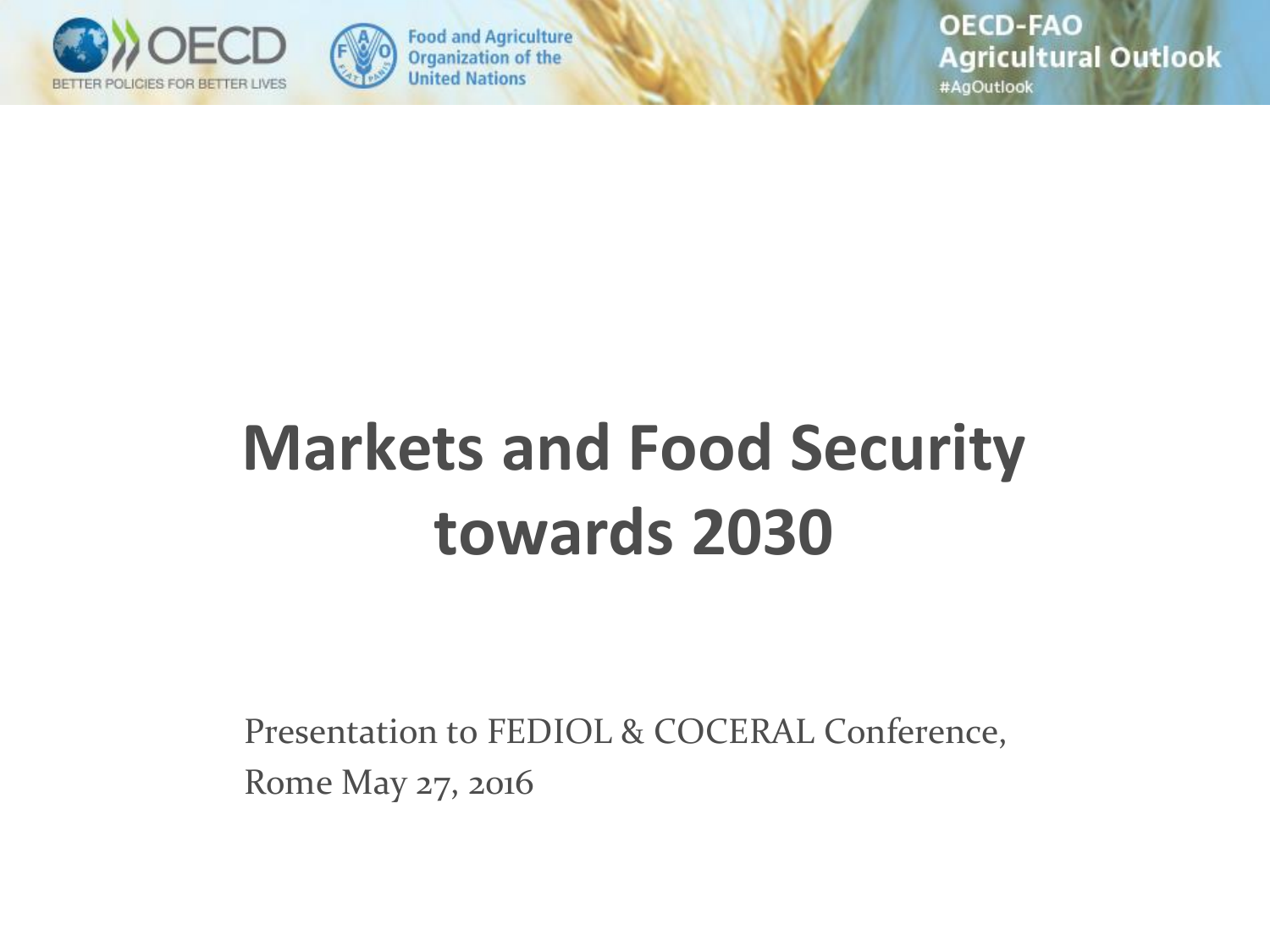### **Outline**

• Food Security is FAO's first goal

• The role of markets and food security

• Undernourishment is changing but large gaps remain

• Market volatility and food security





**Food and Agriculture Organization of the United Nations** 

**OECD-FAO Agricultural Outlook** #AgOutlook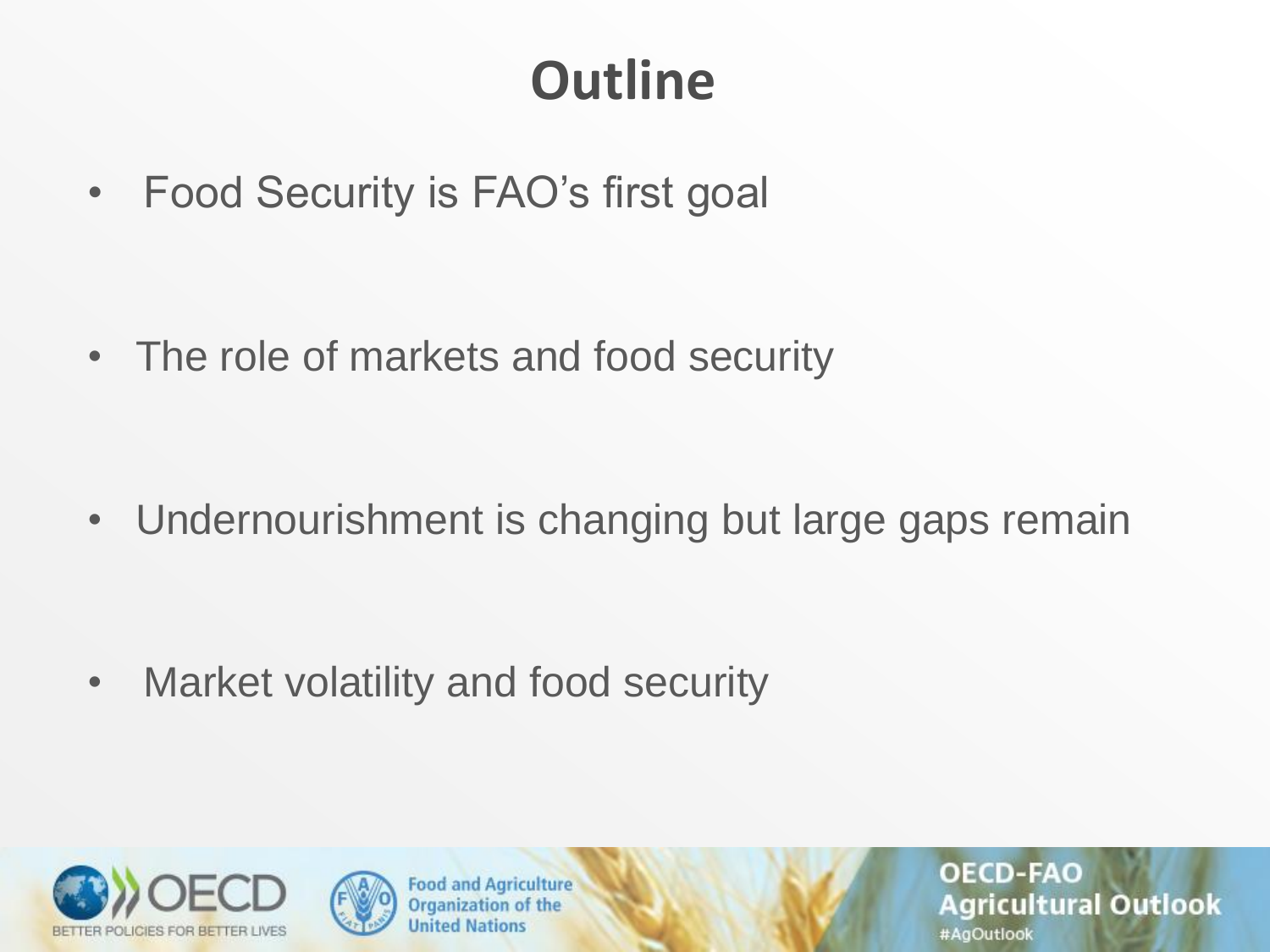## **Food security targets**

- Millennium Development Goals (2015)
	- 1 st Target halving % poverty/ food insecurity from 1990/91 to 2015
		- Results: 991 to 780 million/ 23.5% to 12.9%
		- MDG food insecurity target achieved in 72 of 129 countries monitored
- Sustainable Development Goals (2030)
	- 17 goals. The  $2^{nd}$  is "End hunger, improve food security and promote sustainable agriculture"





**Food and Agriculture** Organization of the **Jnited Nations** 

**OECD-FAO** ricultural Outlook #AgOutlook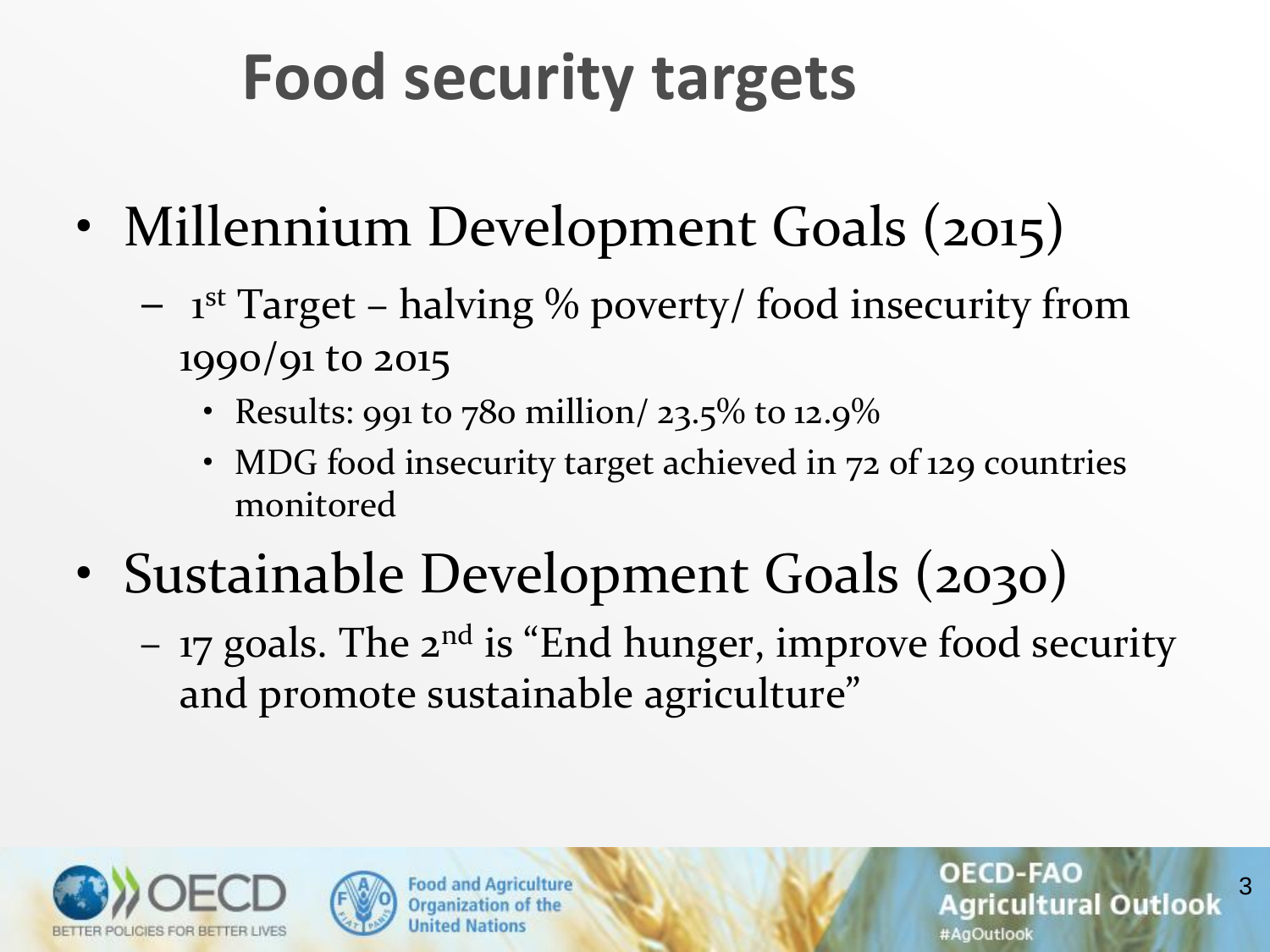#### **MDG target was almost achieved, but reducing the number of hungry has been more difficult**



- Number of people undernourished (left axis)
- Prevalence of undernourishment (right axis)

4

**OECD-FAO** 

#AgOutlook

**Agricultural Outlook** 





**Food and Agriculture Organization of the United Nations**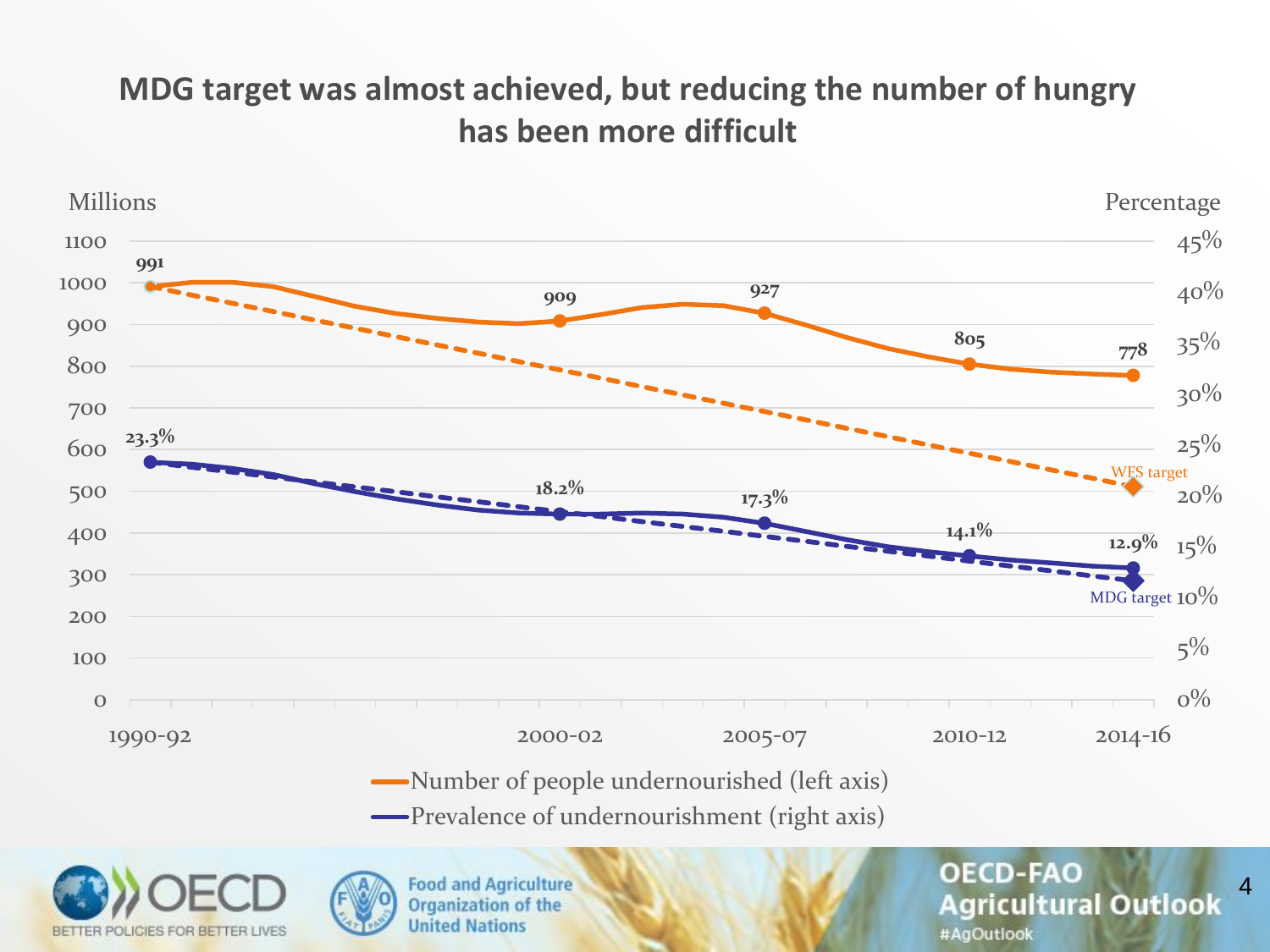### **What role do markets play in food security?**

- Long term food production
	- Production has responded, and what constraints for the future?
- Consumption trends: calories and proteins
- At what cost/price is/will food be produced?
- What happens during market shocks like period 2007-14?
	- Will they repeat/increase?





**Food and Agriculture** Organization of the **United Nations** 

**OECD-FAO** Agricultural Outlook #AgOutlook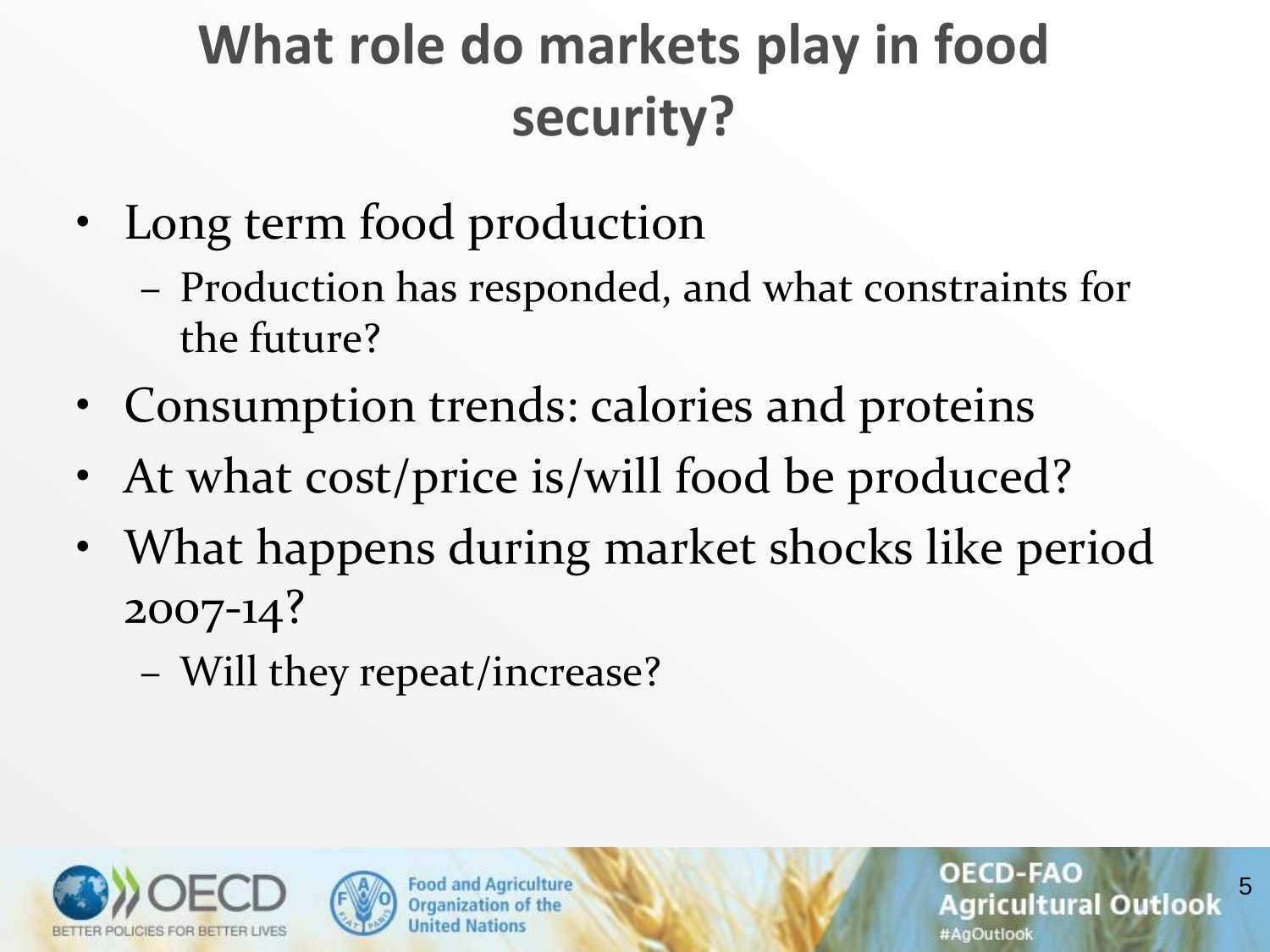### **Global agricultural production outpaces population growth**

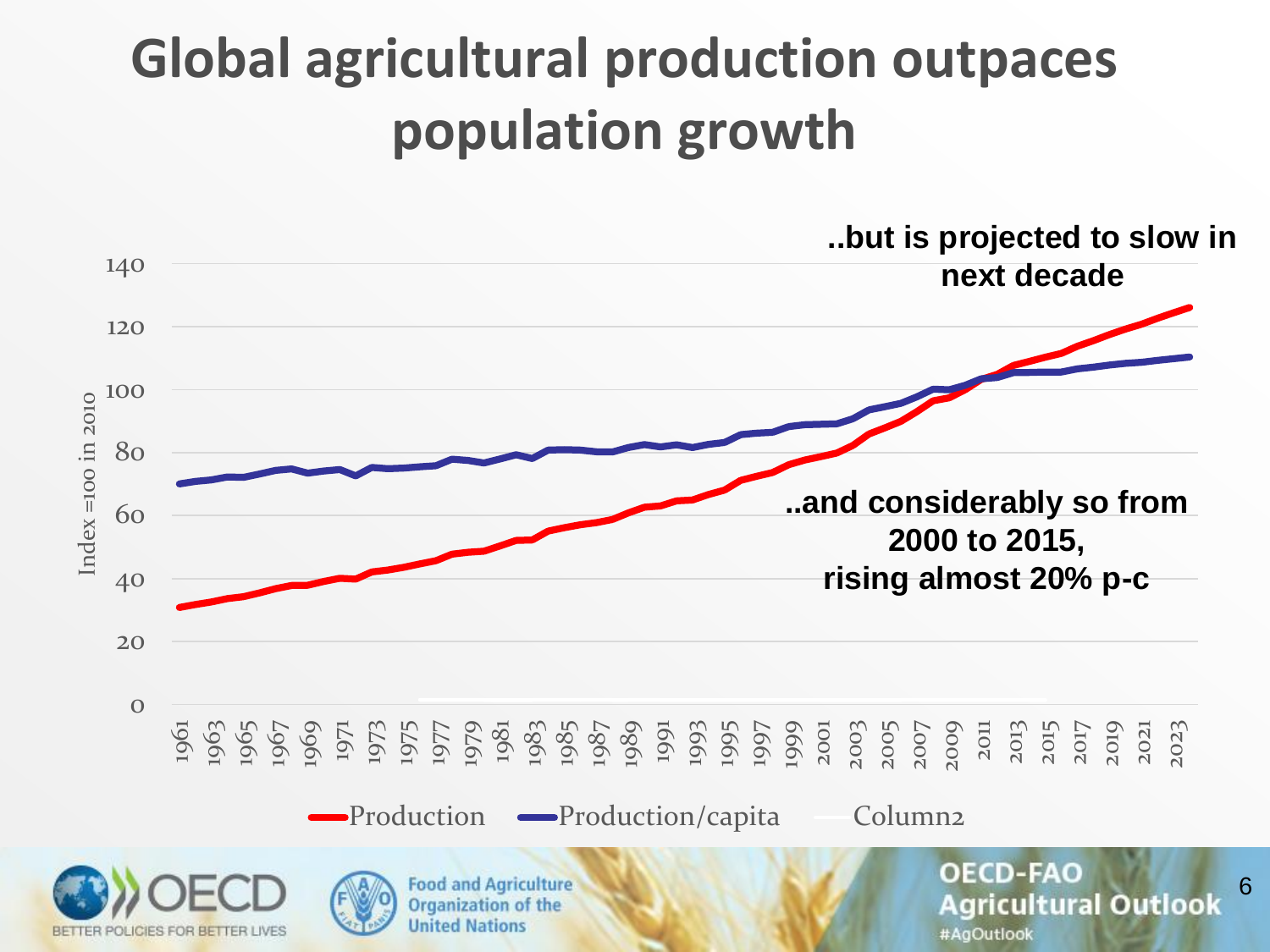### **Very long term cereal and veg. oil prices fall in real terms**



BETTER POLICIES FOR BETTER LIVES

#AgOutlook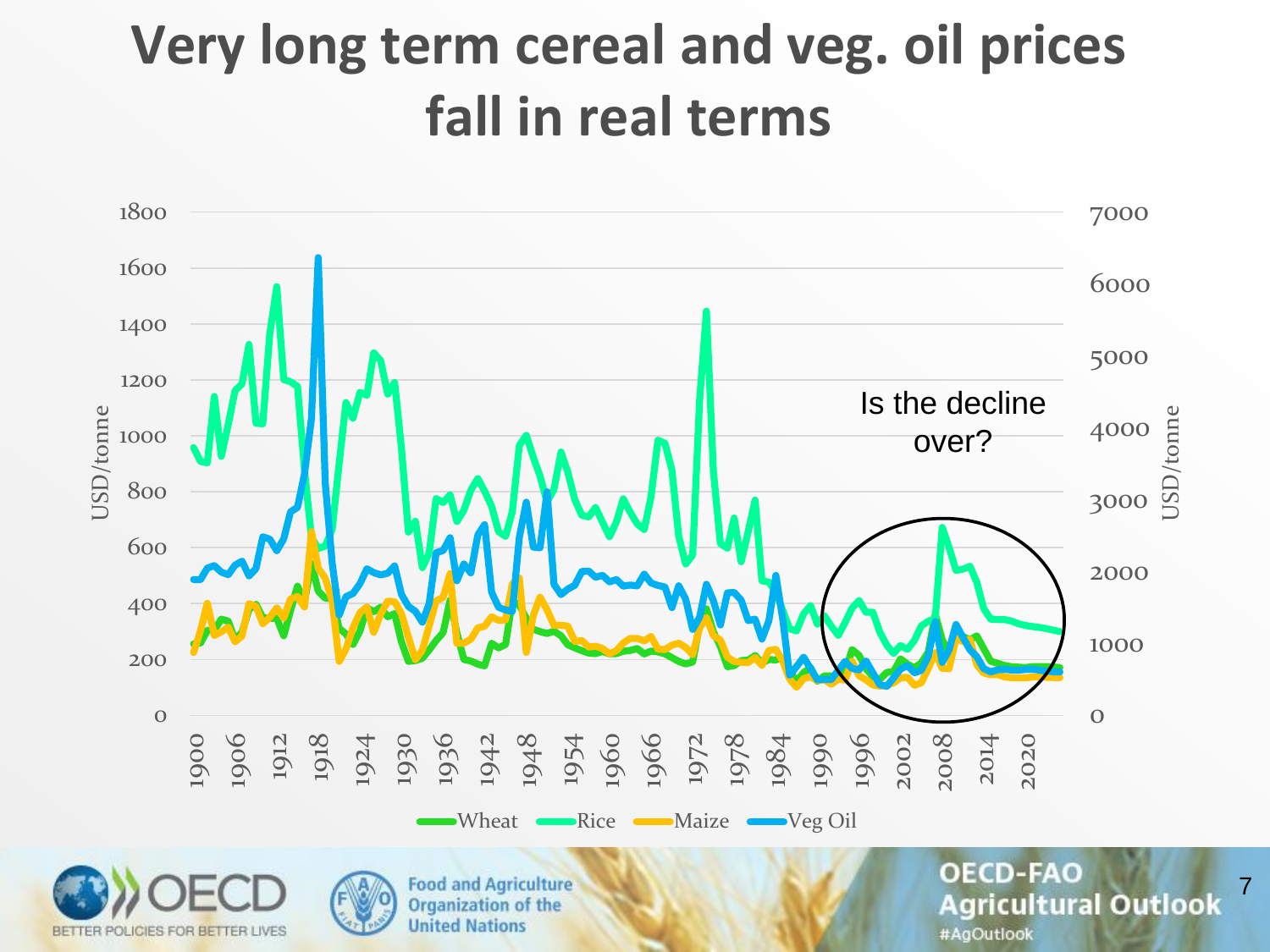### **Animal protein prices rise relative to cereals, restraining dietary change?**

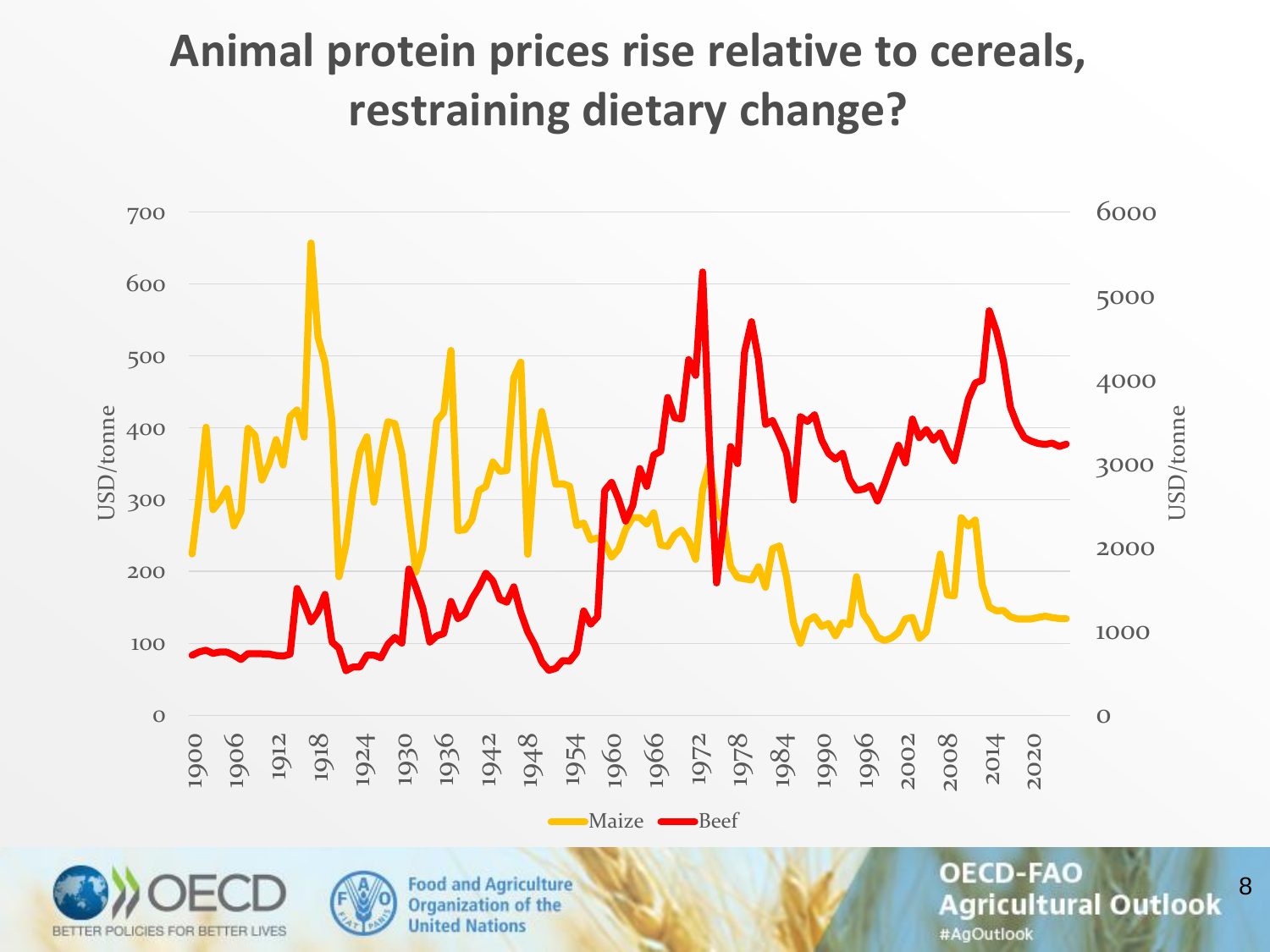### **Calorie intake is rising in developing countries, but stubbornly in LDCs**





**Food and Agriculture Organization of the United Nations** 

#### **OECD-FAO Agricultural Outlook** #AgOutlook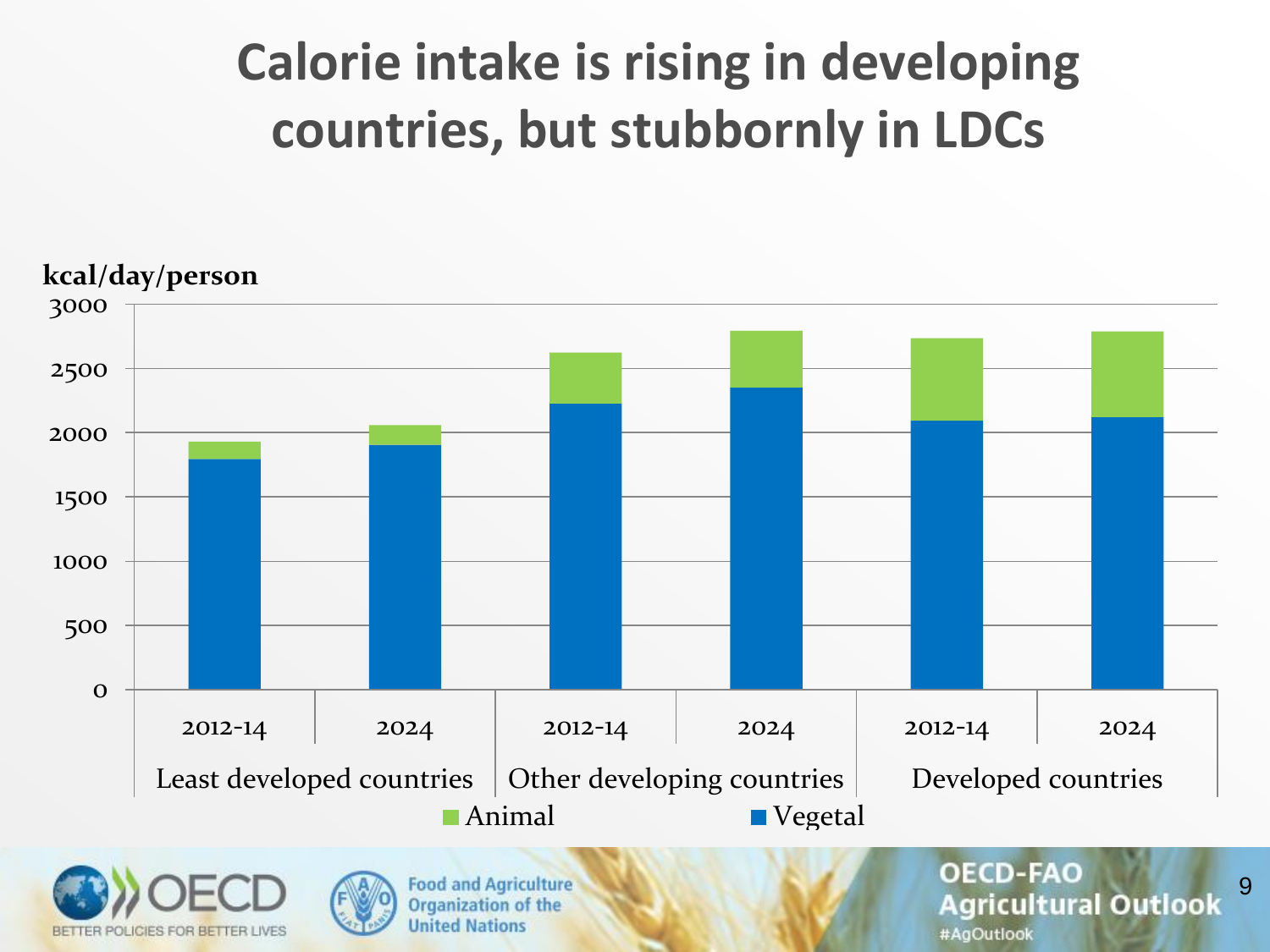#### **Vegetable oil food consumption is globally one of the fastest growing source of calories**



BETTER POLICIES FOR BETTER LIVES

#AgOutlook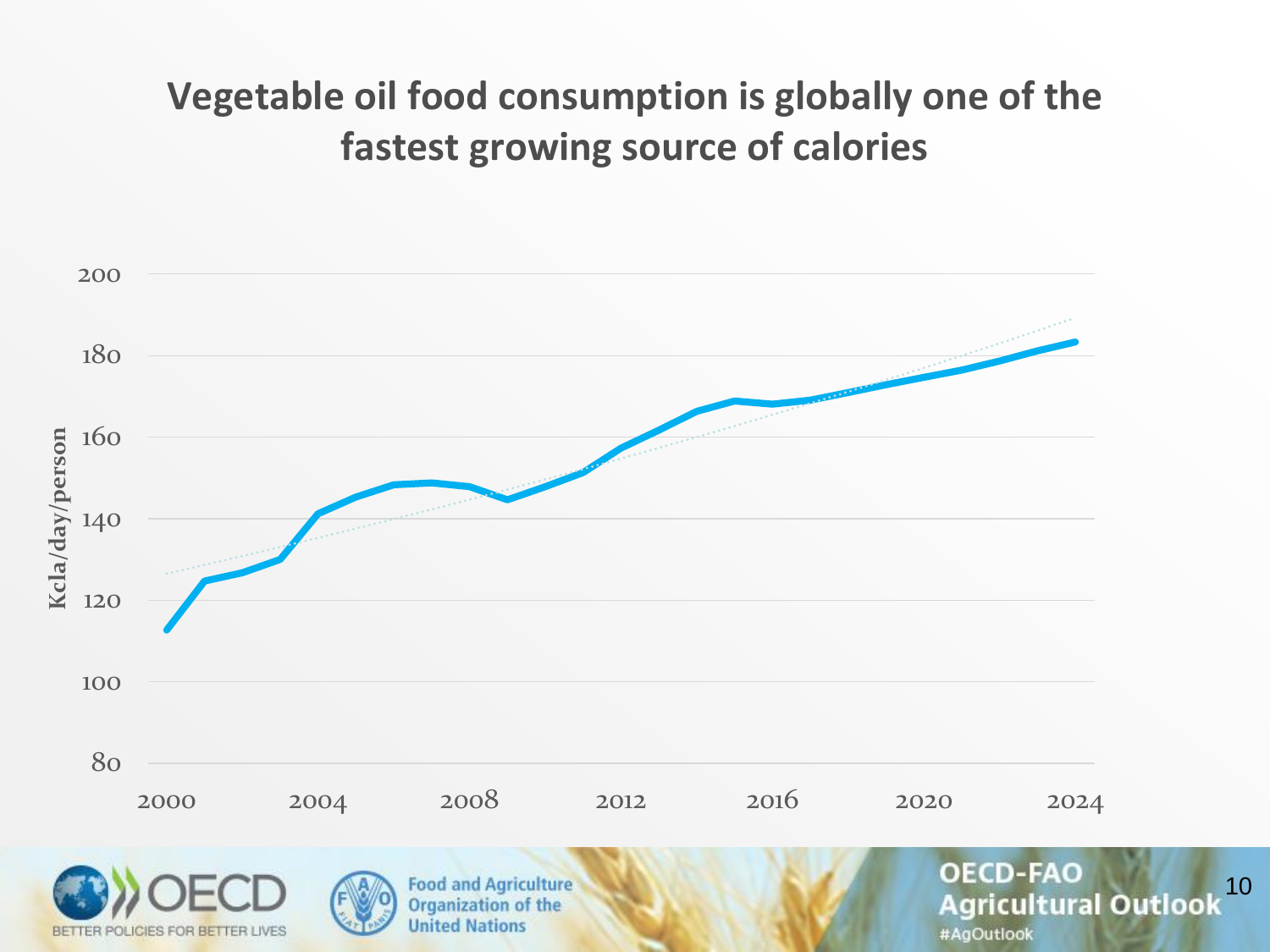### **Large gaps persist in protein intake, especially for animal proteins**



BETTER POLICIES FOR BETTER LIVES

#AgOutlook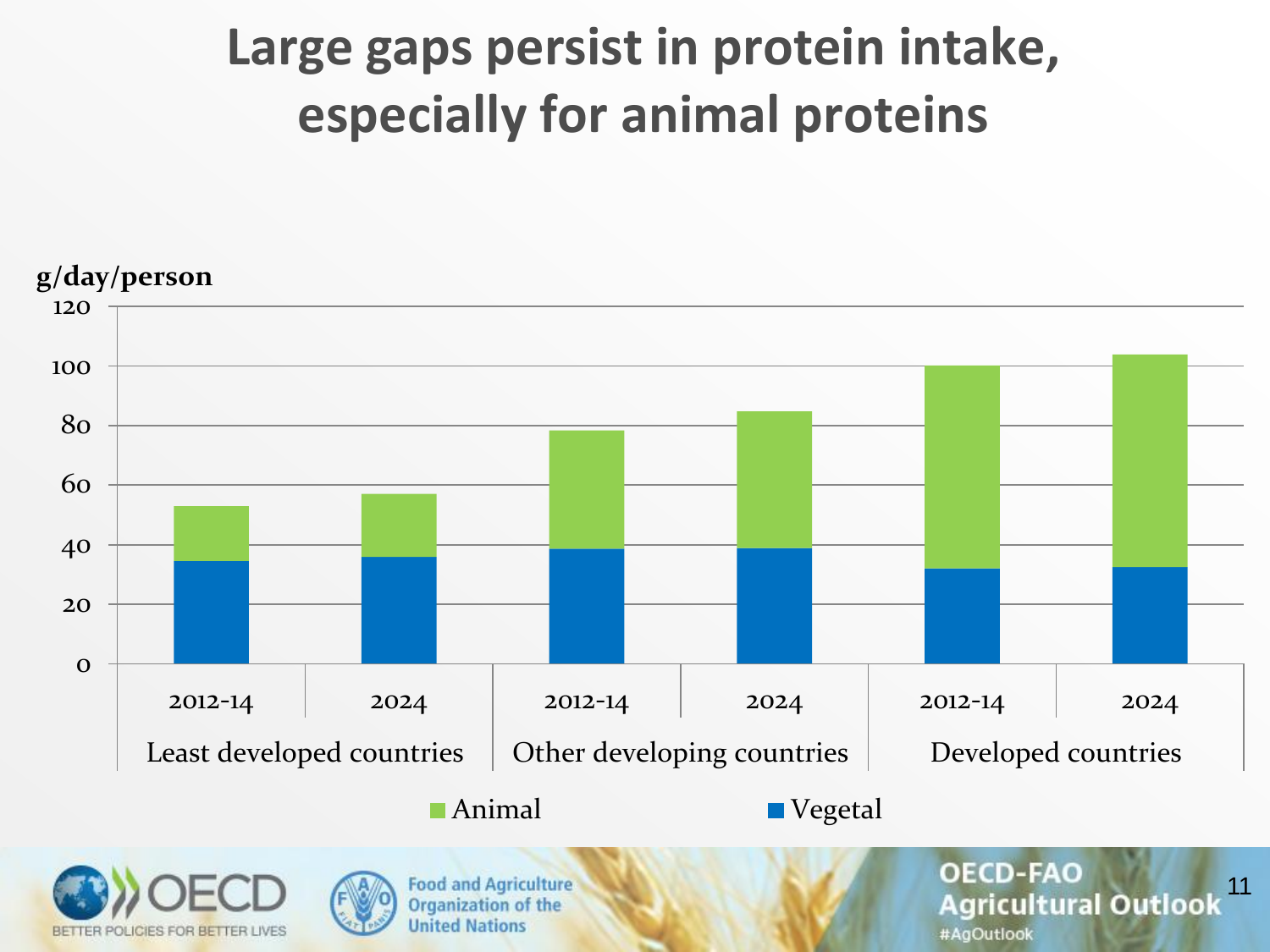### **Market volatility and food insecurity?**

- High and volatile markets 2007-2014 created some panic about food insecurity
	- Riots in streets, immediate hunger concerns
	- Global policy attention that continues
	- raised wider questions about sustainability
	- Was not predicted/anticipated
- Was all the attention warranted?





**Food and Agriculture Organization of the Inited Nations** 

12

**OECD-FAO** 

#AgOutlook

ricultural Outloo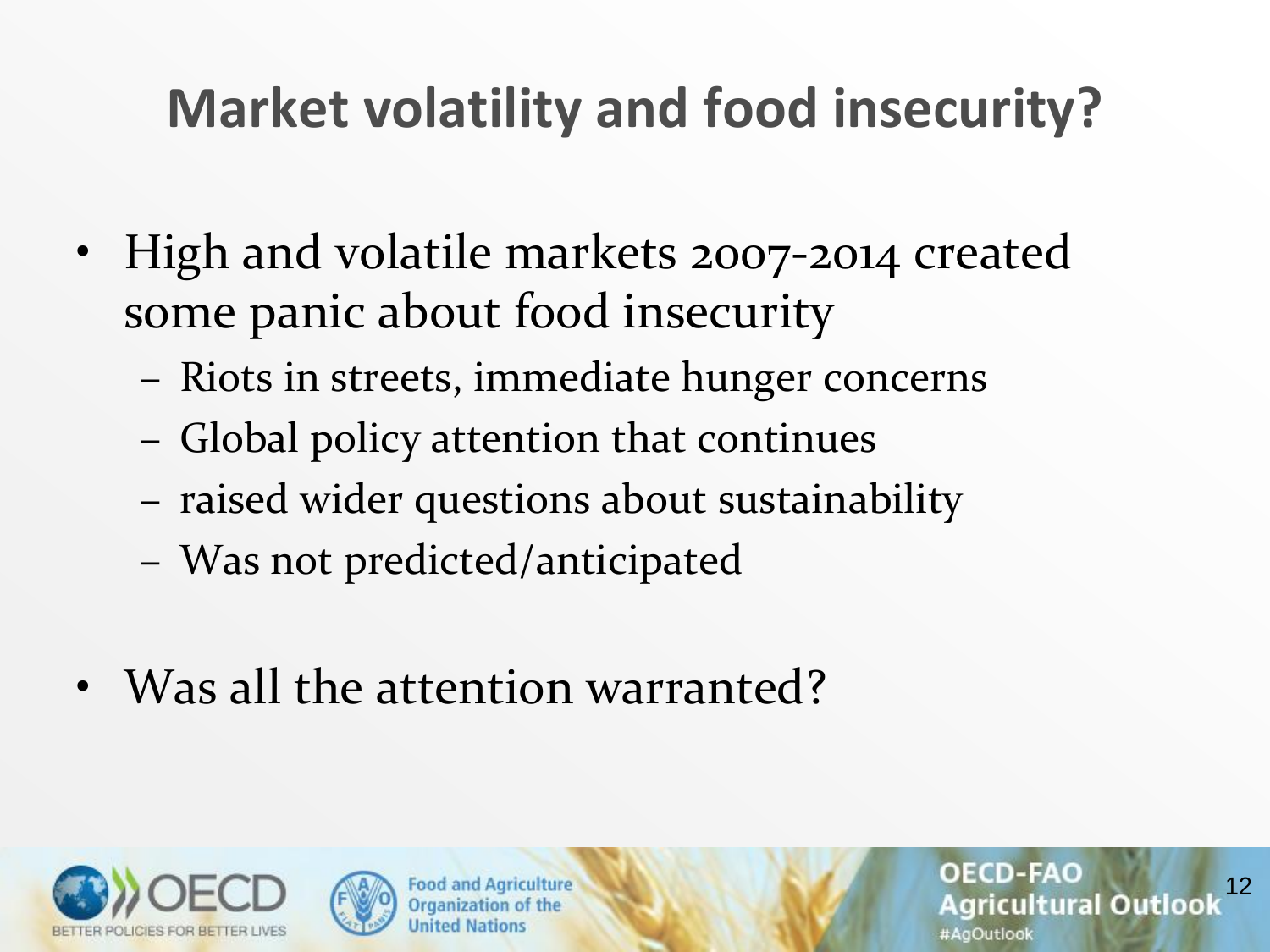### **Deviation of real prices from trend**







**Food and Agriculture Organization of the United Nations** 

**OECD-FAO** 13 **Agricultural Outlook** #AgOutlook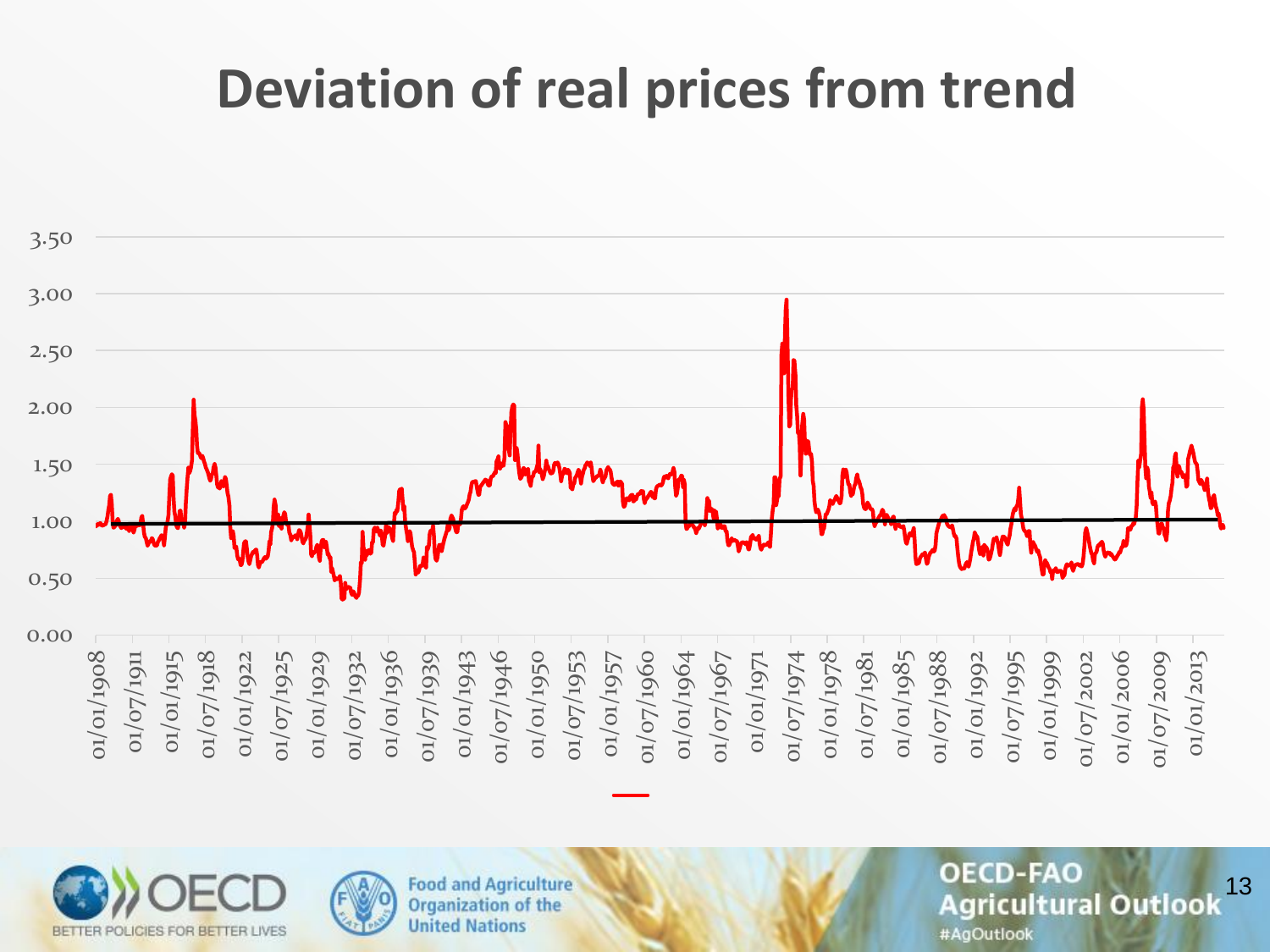### **Where prices impact hunger**

**Differences in resilience to food price shocks across countries**



**Ratio of number of undernourished people in 2009 to 2006-07**

Source: SOFI 2011





**Food and Agriculture Organization of the United Nations** 

**OECD-FAO** 14 **Agricultural Outloo** #AgOutlook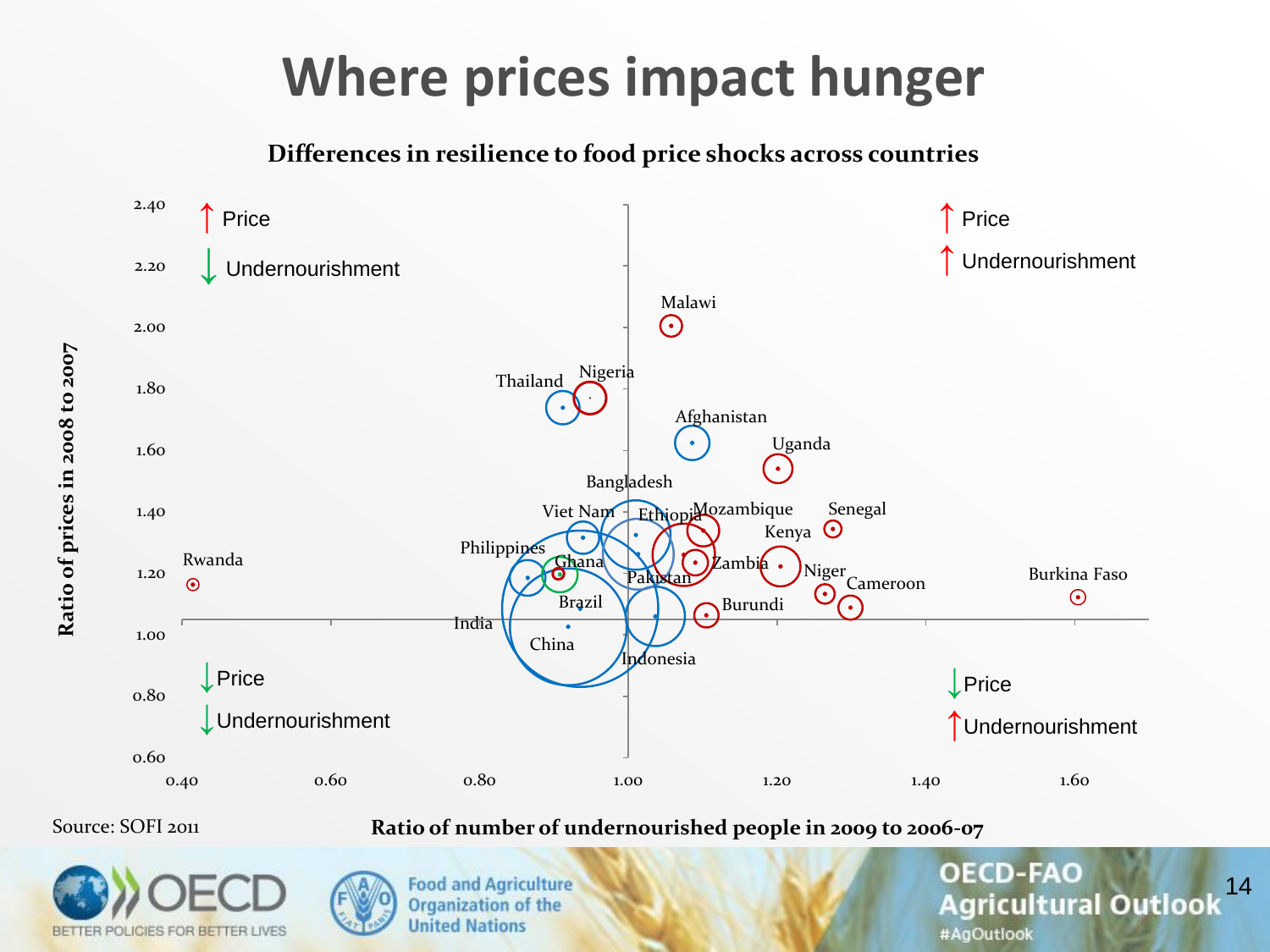## **Lessons from the period of high and volatile prices 2007-2014**

- Price spikes happen, difficult to anticipate
	- made much worse by trade policies/panic reactions
- Price spikes affect food security
	- Evidence indicates that impact was less than feared
	- Price transmission is still low in many countries
	- Income effects to rural communities may be large
- Response of agricultural production has been large enough to bring prices back to long term trends
	- Markets do work
- There is much more to food security than market prices and agricultural production
	- Income distribution, civil strife, governance





**Food and Agriculture** Organization of the **Jnited Nations** 

**OECD-FAO** 15ricultural Outloo AnOutlook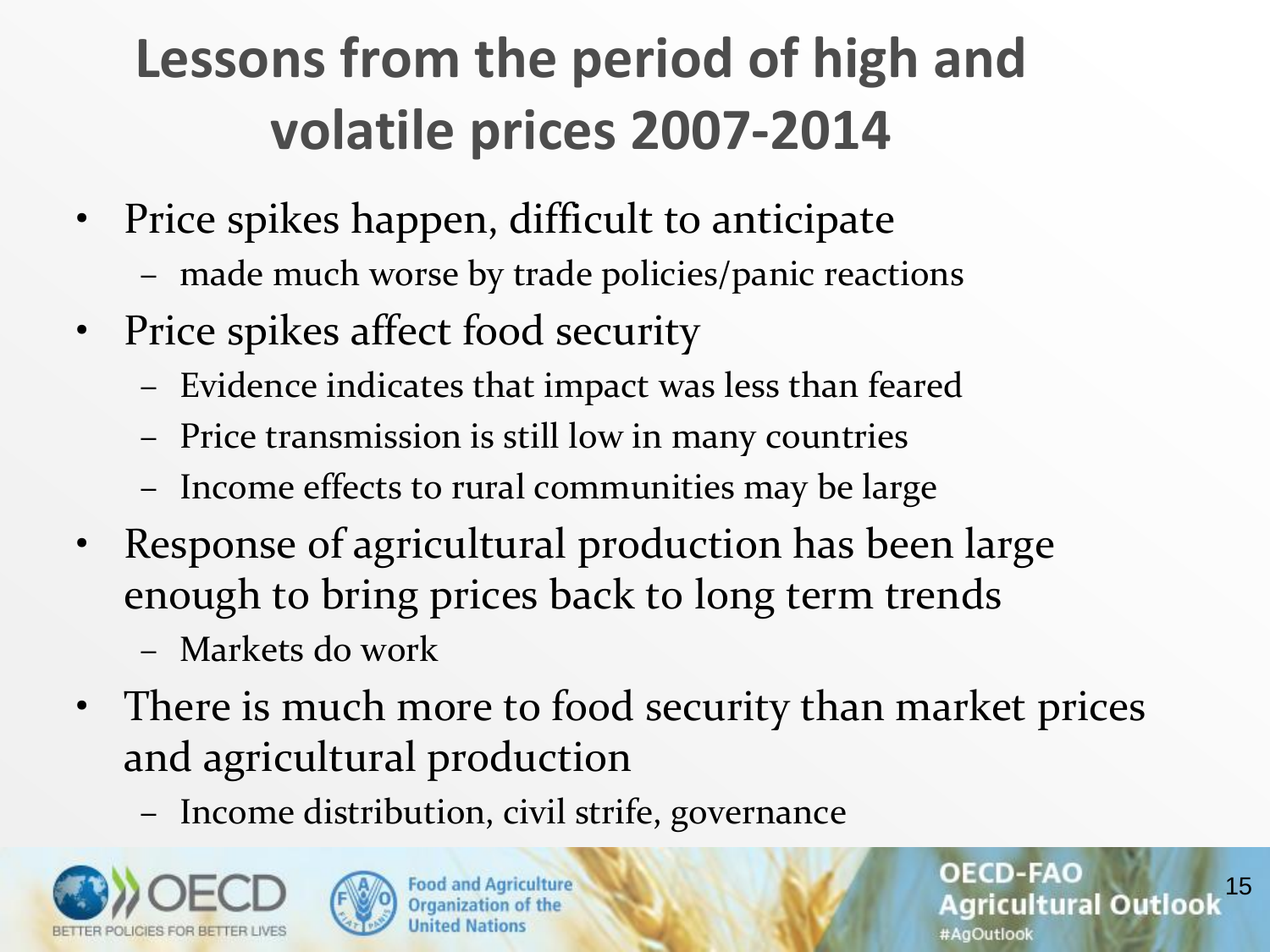### **Conclusions**

- Food security targets are an important means of focussing attention, and measuring progress
	- Ending hunger will take strong resolve
	- Oilseed/grain processing is at the centre of main trends in calories and protein
- Markets are working to match supply with demand changes – and have done well
- Market volatility can have serious impact on food security, but other factors may be as important





**Food and Agriculture** Organization of the **Inited Nations** 

**OECD-FAO** 16icultural Outloo AgOutlook